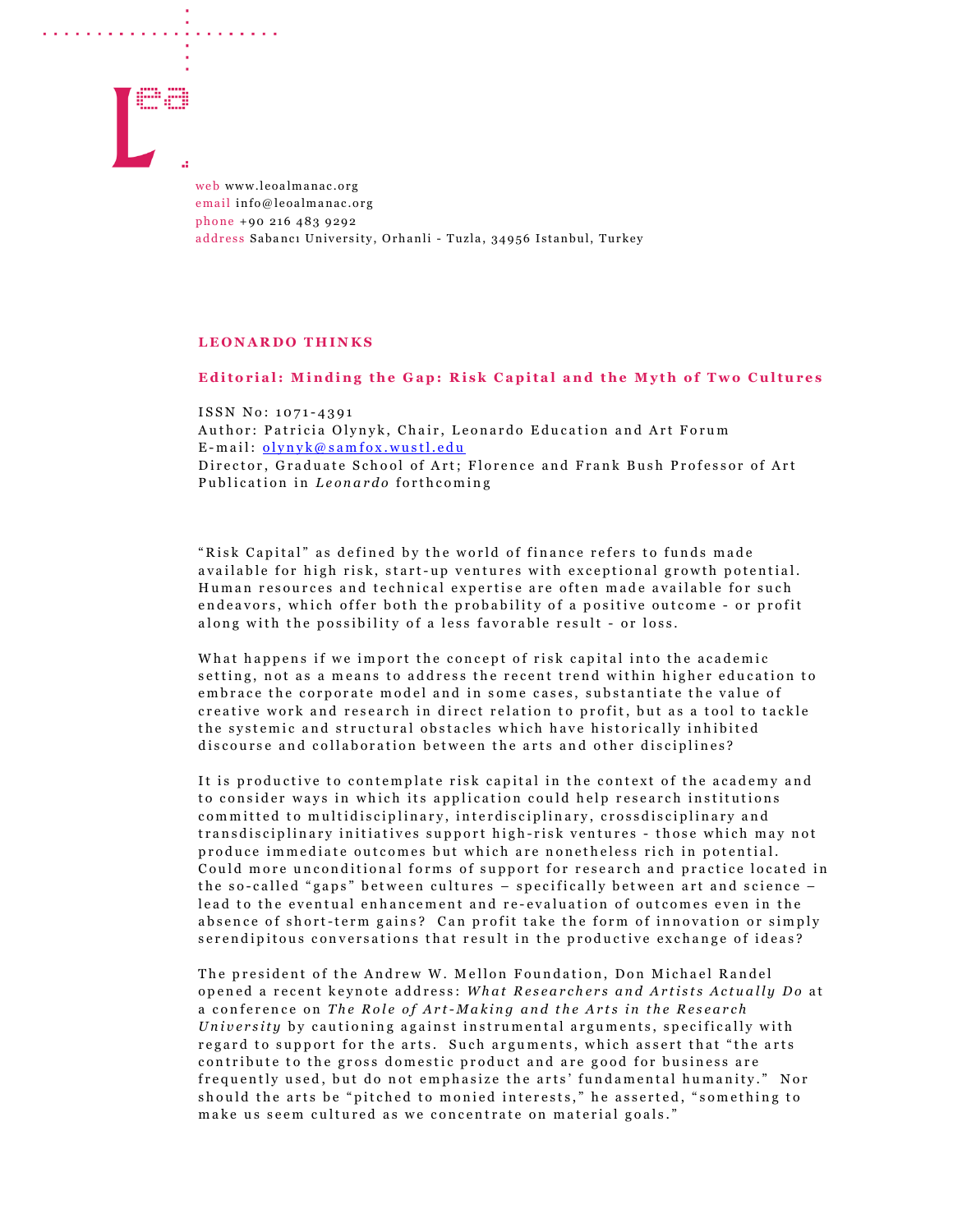

.

Randall further emphasized that though his motives were good, "C. P. Snow did us a great disservice when he declared that there were two cultures." This notion was largely addressing the political dimension of the British educational system but Snow's ideas have since been misconstrued to imply a significant gap between the overall world views of scientists on the one hand and artists and humanists on the other. What we need to understand today is that "scientists, humanists and artists are fundamentally engaged in the same enterprise" and that "this enterprise is at the heart of what the university is about across all of its research and teaching in all of its disciplines. There is, and should be, no such gap." Scientists, humanists, and artists must "vigorously assert that we are all one in the life of the mind and committed to the pursuits of "curiosity, imagination, and reflection for their own sake."

If one then accepts the premise of "one culture"  $-$  of a shared overall world view, that the "life of the mind" is the coin of the realm and that our current p r e o c c u p a tion with material goals is self-defeating, then engaging risk capital in the academy could not only prompt a re-evaluation of our target investments but support the most innovative, generative and experimental thinking, research and creative work emerging from the gaps between historically divided disciplines. In fact, filling the so-called "gaps" with a little risk capital might engender new emancipatory paradigms, mobilize intrinsic arguments and promote cooperative interdependency between fractured a cademic domains, typically art and science, effectively eliminating the myth of "two cultures" once and for all.

( quotes from keynote address at University of Michigan Arts Engine 2011 Conference: The Role of Art-Making and the Arts in the Research University)